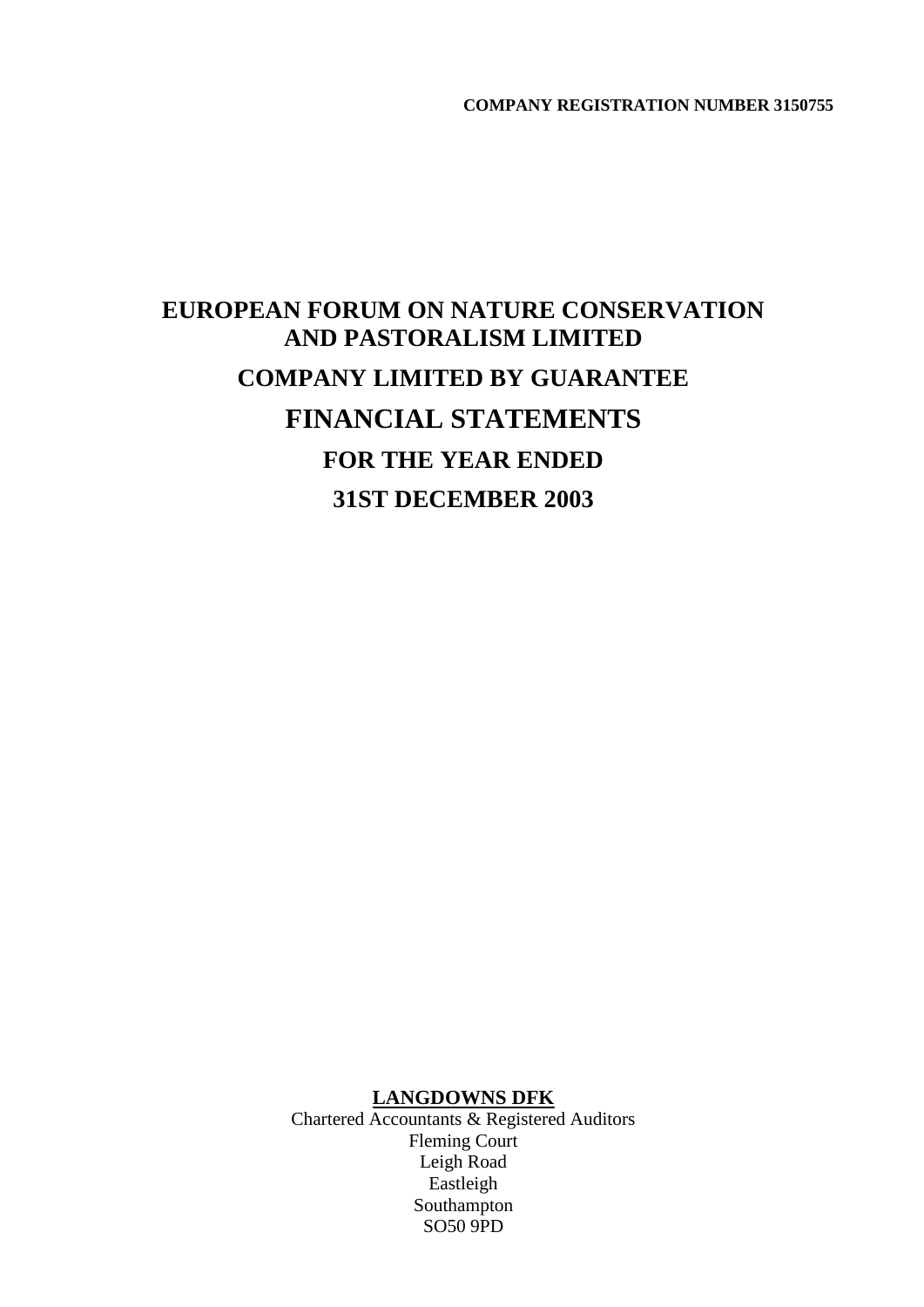## **FINANCIAL STATEMENTS**

## **PERIOD FROM 1ST JANUARY 2003 TO 31ST DECEMBER 2003**

| <b>CONTENTS</b>                                                   | <b>PAGES</b> |
|-------------------------------------------------------------------|--------------|
| Officers and professional advisers                                | 1            |
| The directors' report                                             | $2$ to $3$   |
| Independent auditors' report to the members                       | 4 to 5       |
| Income and expenditure account                                    | 6            |
| <b>Balance</b> sheet                                              | 7            |
| Notes to the financial statements                                 | 8 to 9       |
| The following page does not form part of the financial statements |              |
| Detailed income and expenditure account                           | 11           |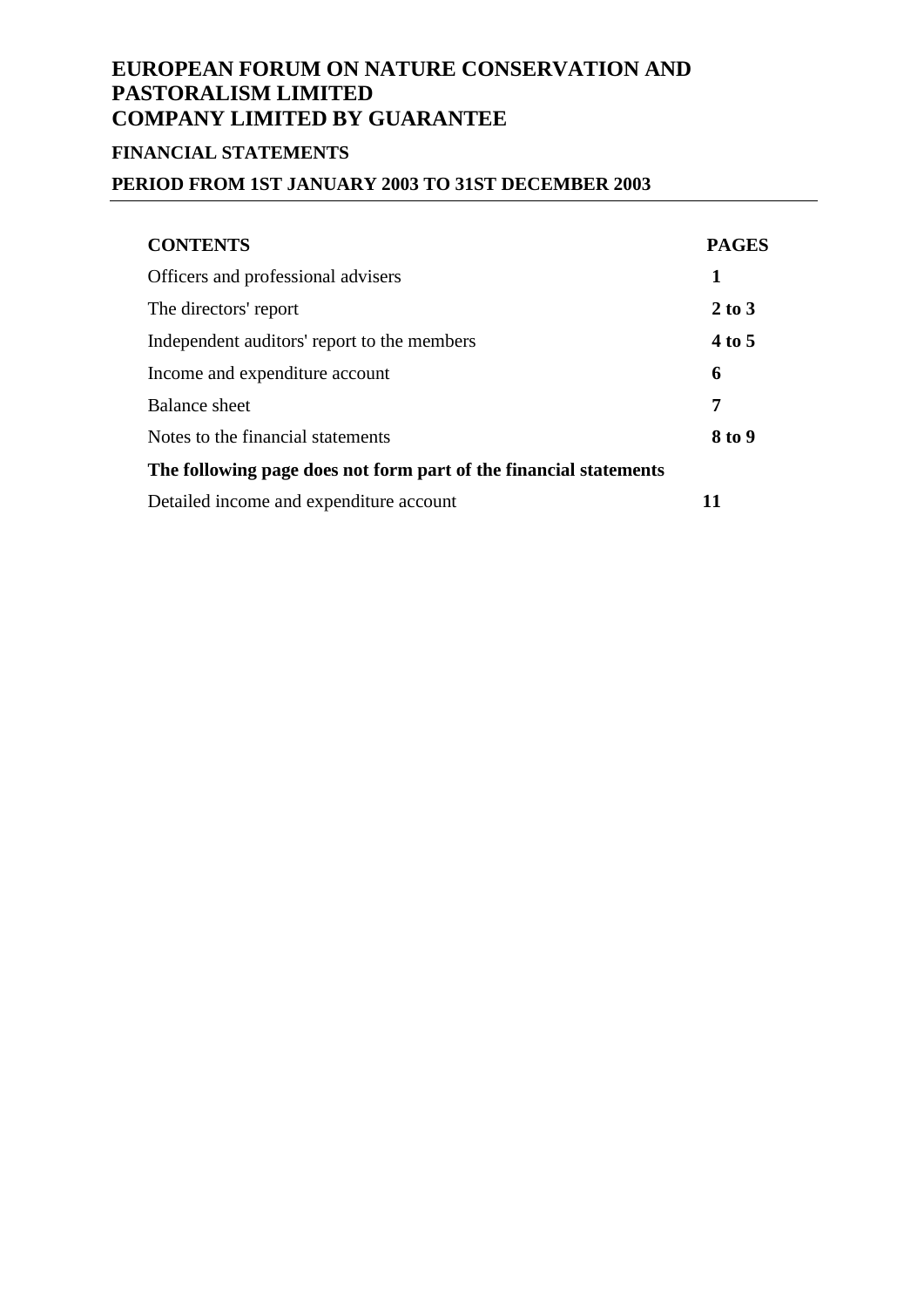## **OFFICERS AND PROFESSIONAL ADVISERS**

| The board of directors   | Dr. D. I. McCracken<br>Dr. E. M. Bignal<br>Dr. R. Luick<br>Ms N. Yellachich<br>Dr. O.P. Ostermann<br>Ms A. Bamber Jones<br>Mr G. G. L. Jones                |
|--------------------------|-------------------------------------------------------------------------------------------------------------------------------------------------------------|
| <b>Company secretary</b> | Dr. E. M. Bignal                                                                                                                                            |
| <b>Registered office</b> | <b>Fleming Court</b><br>Leigh Road<br>Eastleigh<br>Southampton<br>Hampshire<br><b>SO50 9PD</b>                                                              |
| <b>Auditors</b>          | Langdowns DFK<br><b>Chartered Accountants</b><br>& Registered Auditors<br><b>Fleming Court</b><br>Leigh Road<br>Eastleigh<br>Southampton<br><b>SO50 9PD</b> |
| <b>Bankers</b>           | The Royal Bank of Scotland plc<br><b>Bowmore Branch</b><br><b>Main Street</b><br>Bowmore<br>Isle of Islay<br><b>PA43 7JJ</b>                                |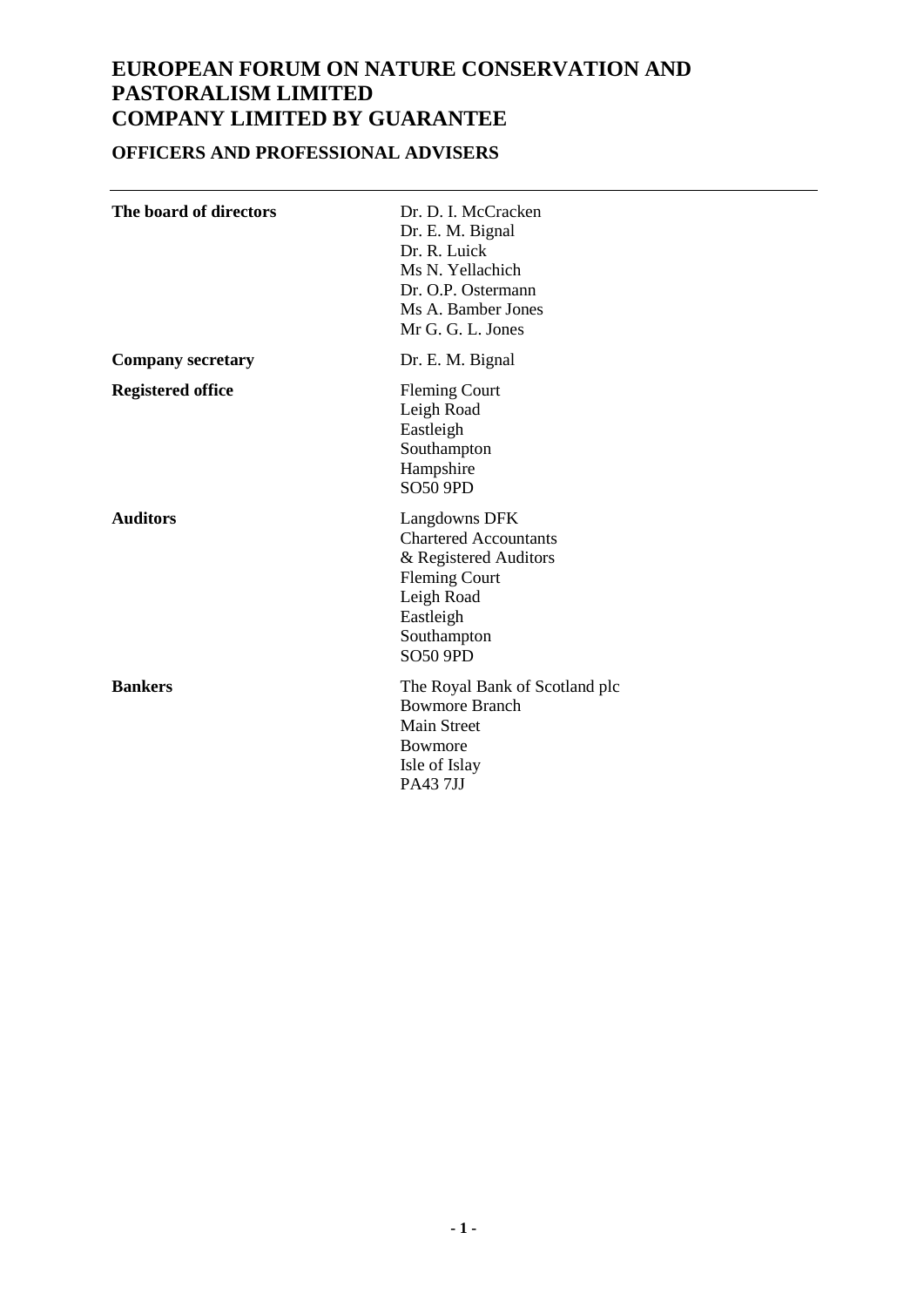### **THE DIRECTORS' REPORT**

### **PERIOD FROM 1ST JANUARY 2003 TO 31ST DECEMBER 2003**

The directors have pleasure in presenting their report and the financial statements of the company for the period from 1st April 2003 to 31st December 2003.

#### **PRINCIPAL ACTIVITIES**

The business is conducted on a non-profit making basis, the principle activity of which is to increase the understanding of the high nature conservation and cultural value of certain farming systems.

### **DIRECTORS**

The directors who served the company during the period were as follows:

Dr. D. I. McCracken Dr. E. M. Bignal Dr. R. Luick Ms N. Yellachich Dr. O.P. Ostermann Ms A. Bamber Jones Mr G. G. L. Jones

#### **DIRECTORS' RESPONSIBILITIES**

Company law requires the directors to prepare financial statements for each financial year which give a true and fair view of the state of affairs of the company at the end of the period and of the surplus or deficiency for the period then ended.

In preparing those financial statements, the directors are required to select suitable accounting policies, as described on page 8, and then apply them on a consistent basis, making judgements and estimates that are prudent and reasonable. The directors must also prepare the financial statements on the going concern basis unless it is inappropriate to presume that the company will continue in business.

The directors are responsible for keeping proper accounting records which disclose with reasonable accuracy at any time the financial position of the company and to enable them to ensure that the financial statements comply with the Companies Act 1985. The directors are also responsible for safeguarding the assets of the company and hence for taking reasonable steps for the prevention and detection of fraud and other irregularities.

#### **AUDITORS**

A resolution to re-appoint Langdowns DFK as auditors for the ensuing year will be proposed at the annual general meeting in accordance with section 385 of the Companies Act 1985.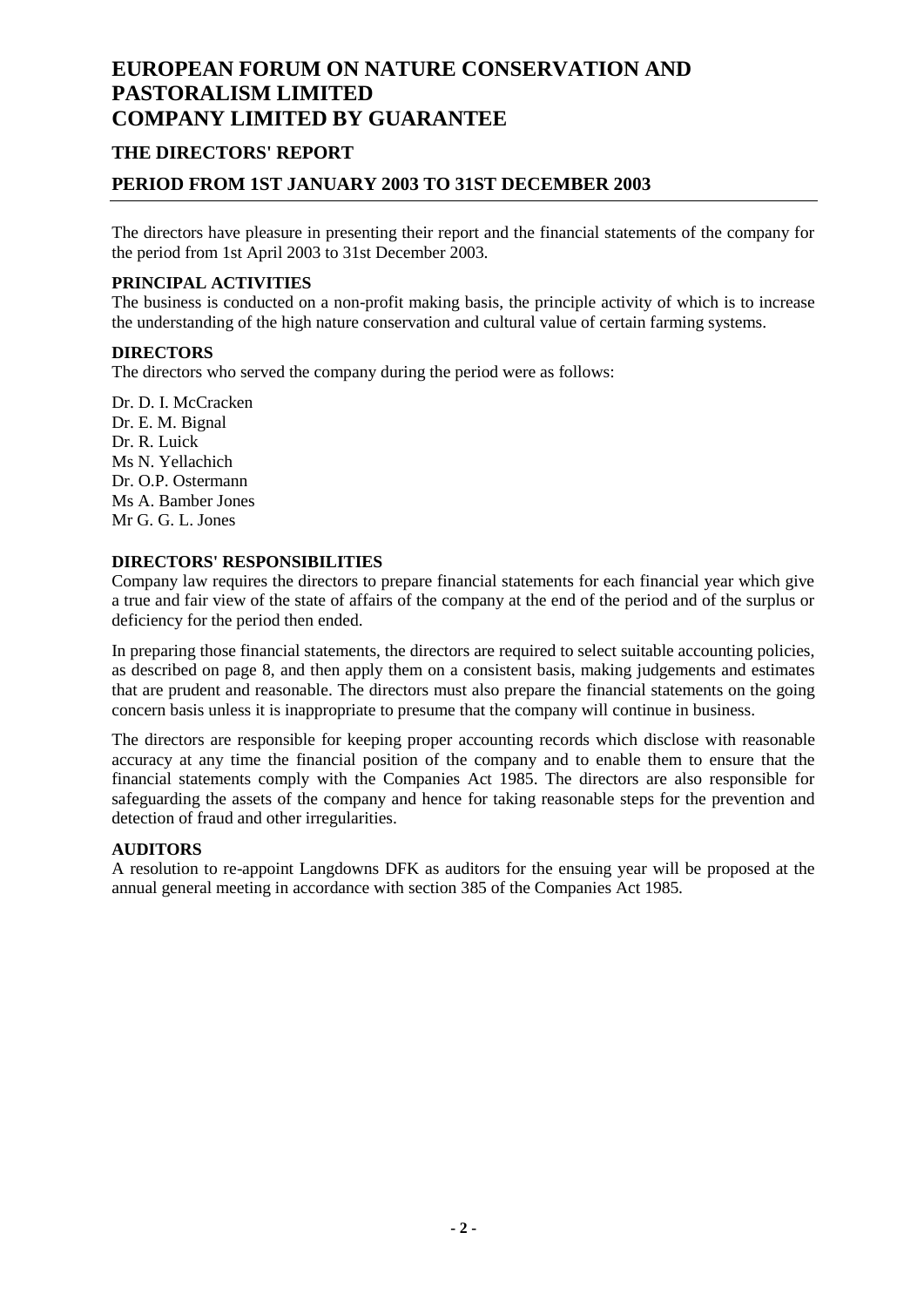### **THE DIRECTORS' REPORT** *(continued)*

### **PERIOD FROM 1ST JANUARY 2003 TO 31ST DECEMBER 2003**

### **SMALL COMPANY PROVISIONS**

This report has been prepared in accordance with the special provisions for small companies under Part VII of the Companies Act 1985.

Signed by order of the directors

DR. E. M. BIGNAL Company Secretary Approved by the directors on ........................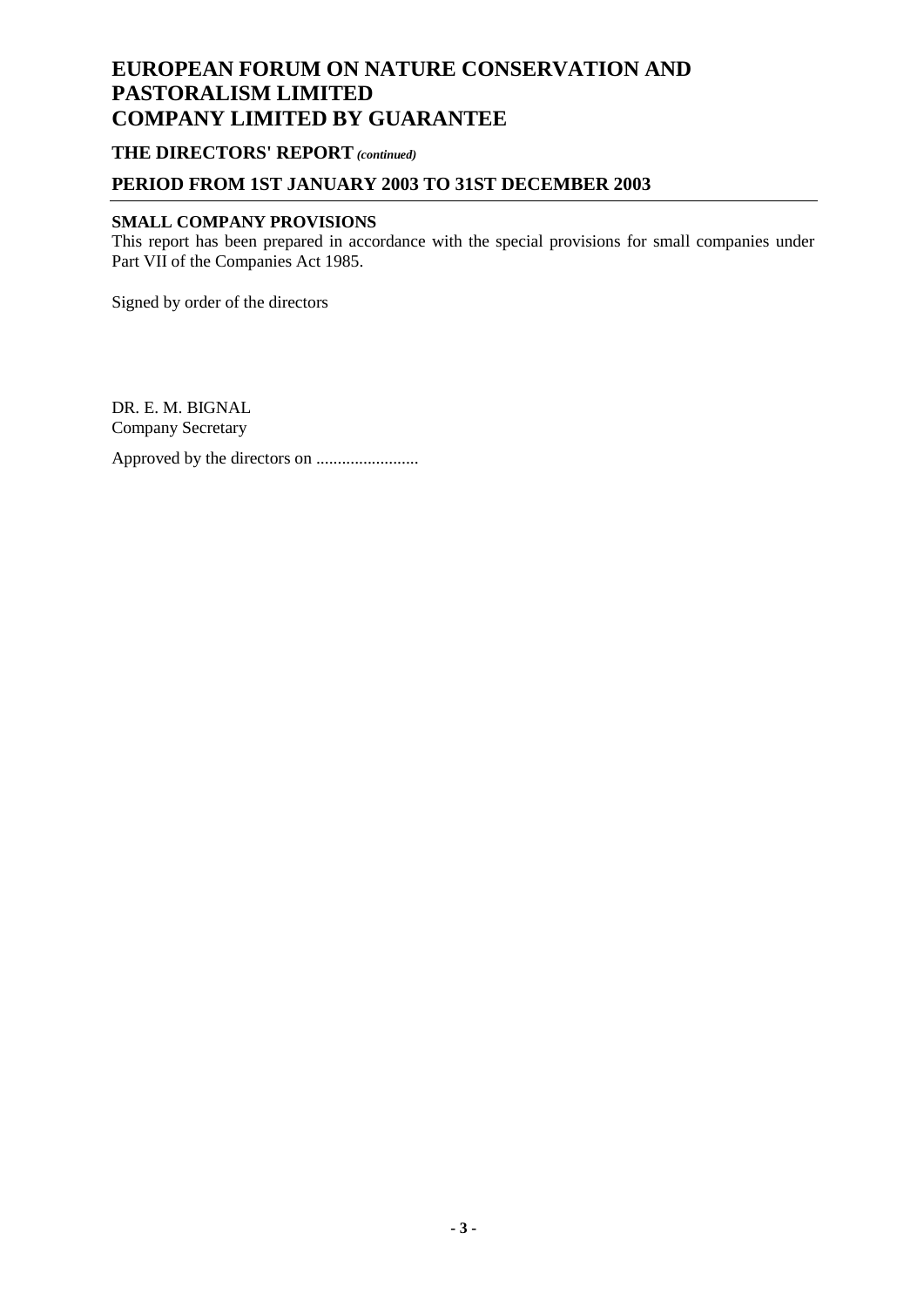### **INDEPENDENT AUDITORS' REPORT TO THE MEMBERS OF EUROPEAN FORUM ON NATURE CONSERVATION AND PASTORALISM LIMITED**

### **PERIOD FROM 1ST JANUARY 2003 TO 31ST DECEMBER 2003**

We have audited the financial statements on pages 6 to 9 which have been prepared in accordance with the Financial Reporting Standard for Smaller Entities (effective June 2002), under the historical cost convention and the accounting policies set out on page 8.

This report is made solely to the company's members, as a body, in accordance with Section 235 of the Companies Act 1985. Our audit work has been undertaken so that we might state to the company's members those matters we are required to state to them in an auditors' report and for no other purpose. To the fullest extent permitted by law, we do not accept or assume responsibility to anyone other than the company and the company's members as a body, for our audit work, for this report, or for the opinions we have formed.

### **RESPECTIVE RESPONSIBILITIES OF DIRECTORS AND AUDITORS**

As described in the Statement of Directors' Responsibilities the company's directors are responsible for the preparation of the financial statements in accordance with applicable law and United Kingdom Accounting Standards.

Our responsibility is to audit the financial statements in accordance with relevant legal and regulatory requirements and United Kingdom Auditing Standards.

We report to you our opinion as to whether the financial statements give a true and fair view and are properly prepared in accordance with the Companies Act 1985. We also report to you if, in our opinion, the Directors' Report is not consistent with the financial statements, if the company has not kept proper accounting records, if we have not received all the information and explanations we require for our audit, or if information specified by law regarding directors' remuneration and transactions with the company is not disclosed.

We read the Directors' Report and consider the implications for our report if we become aware of any apparent misstatements within it.

#### **BASIS OF AUDIT OPINION**

We conducted our audit in accordance with United Kingdom Auditing Standards issued by the Auditing Practices Board. An audit includes examination, on a test basis, of evidence relevant to the amounts and disclosures in the financial statements. It also includes an assessment of the significant estimates and judgements made by the directors in the preparation of the financial statements, and of whether the accounting policies are appropriate to the company's circumstances, consistently applied and adequately disclosed.

We planned and performed our audit so as to obtain all the information and explanations which we considered necessary in order to provide us with sufficient evidence to give reasonable assurance that the financial statements are free from material misstatement, whether caused by fraud or other irregularity or error. In forming our opinion we also evaluated the overall adequacy of the presentation of information in the financial statements.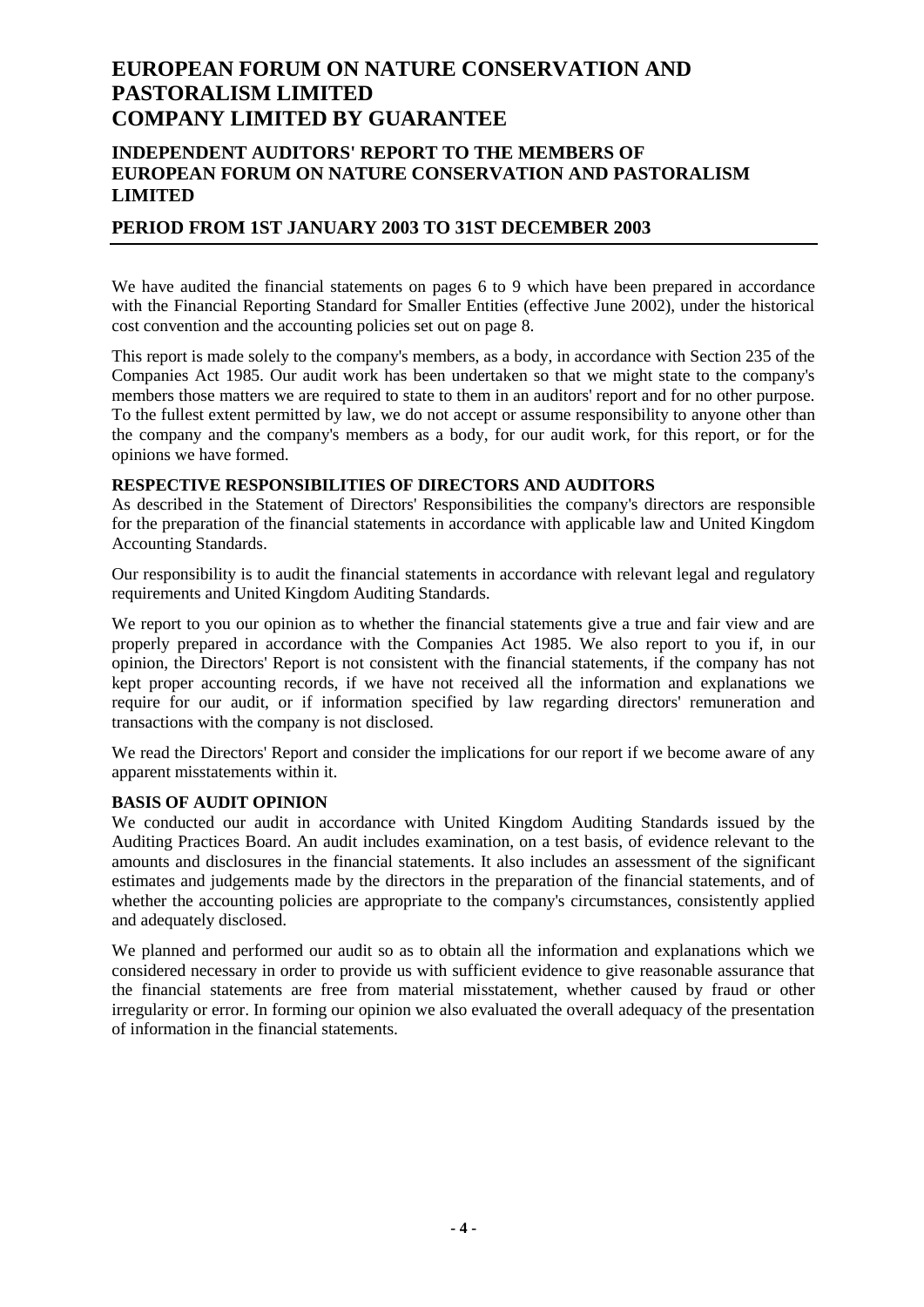### **INDEPENDENT AUDITORS' REPORT TO THE MEMBERS OF EUROPEAN FORUM ON NATURE CONSERVATION AND PASTORALISM LIMITED** *(continued)*

### **PERIOD FROM 1ST JANUARY 2003 TO 31ST DECEMBER 2003**

### **OPINION**

In our opinion the financial statements give a true and fair view of the state of the company's affairs as at 31st December 2003 and of its deficit for the period then ended, and have been properly prepared in accordance with the Companies Act 1985.

Eastleigh Southampton SO50 9PD

LANGDOWNS DFK Fleming Court Chartered Accountants<br>
Leigh Road & Registered Auditors & Registered Auditors

........................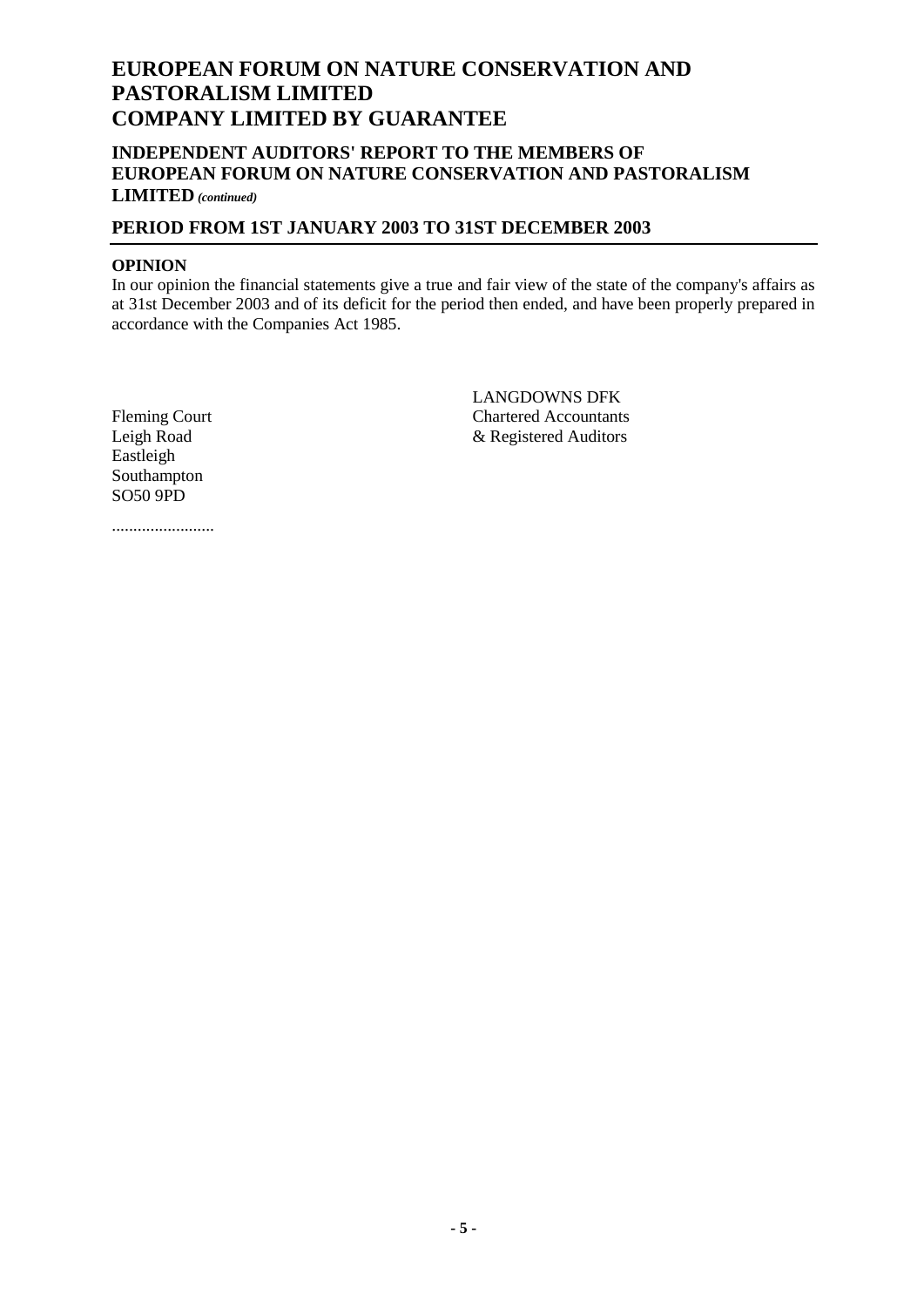## **INCOME AND EXPENDITURE ACCOUNT**

### **PERIOD FROM 1ST JANUARY 2003 TO 31ST DECEMBER 2003**

|                                     | <b>Note</b> | 31 Dec 03<br>£ |
|-------------------------------------|-------------|----------------|
| <b>TURNOVER</b>                     |             | 132,126        |
| Administrative expenses             |             | 143,784        |
| <b>OPERATING DEFICIENCY</b>         |             | (11,658)       |
| Interest receivable                 |             | 197            |
| DEFICIENCY ON ORDINARY ACTIVITIES   |             |                |
| <b>BEFORE TAXATION</b>              |             | (11,461)       |
| DEFICIENCY FOR THE FINANCIAL PERIOD |             | (11,461)       |

==========================

**The notes on pages 8 to 9 form part of these financial statements.**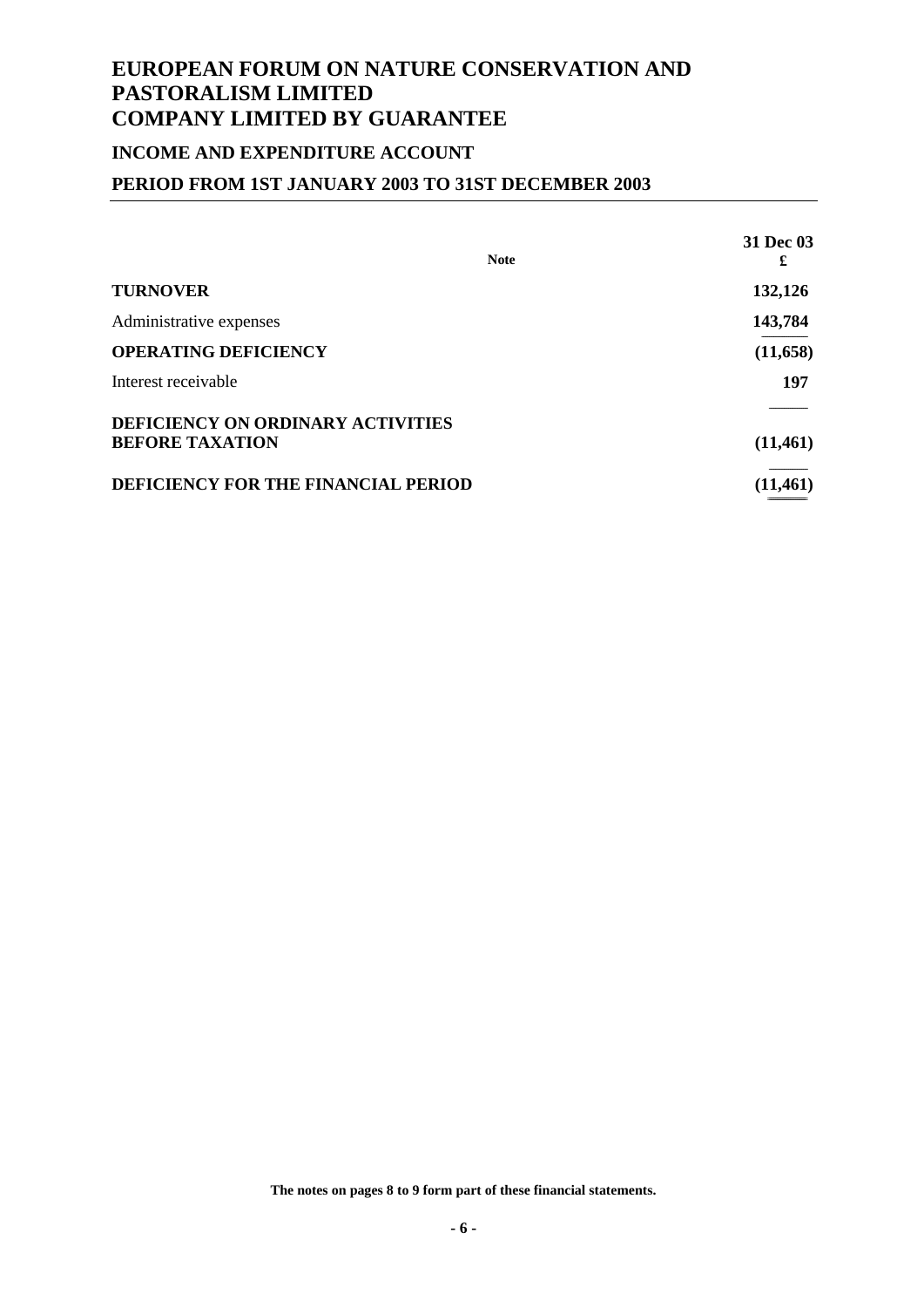### **BALANCE SHEET**

### **31ST DECEMBER 2003**

|                                              |             | 31 Dec 03 |        |
|----------------------------------------------|-------------|-----------|--------|
|                                              | <b>Note</b> | £         | £      |
| <b>CURRENT ASSETS</b>                        |             |           |        |
| <b>Debtors</b>                               | 2           | 51,872    |        |
| Cash at bank and in hand                     |             | 34,329    |        |
|                                              |             | 86,201    |        |
| <b>CREDITORS: Amounts falling due</b>        |             |           |        |
| within one year                              | 3           | 51,607    |        |
| <b>NET CURRENT ASSETS</b>                    |             |           | 34,594 |
| <b>TOTAL ASSETS LESS CURRENT LIABILITIES</b> |             |           | 34,594 |
| <b>RESERVES</b>                              | 5           |           |        |
| Income and expenditure account               | 6           |           | 34,594 |
| <b>MEMBERS' FUNDS</b>                        |             |           | 34,594 |

These financial statements have been prepared in accordance with the special provisions for small companies under Part VII of the Companies Act 1985 and with the Financial Reporting Standard for Smaller Entities (effective June 2002).

===============================

These financial statements were approved by the directors on the ........................ and are signed on their behalf by:

DR. D. I. McCRACKEN Director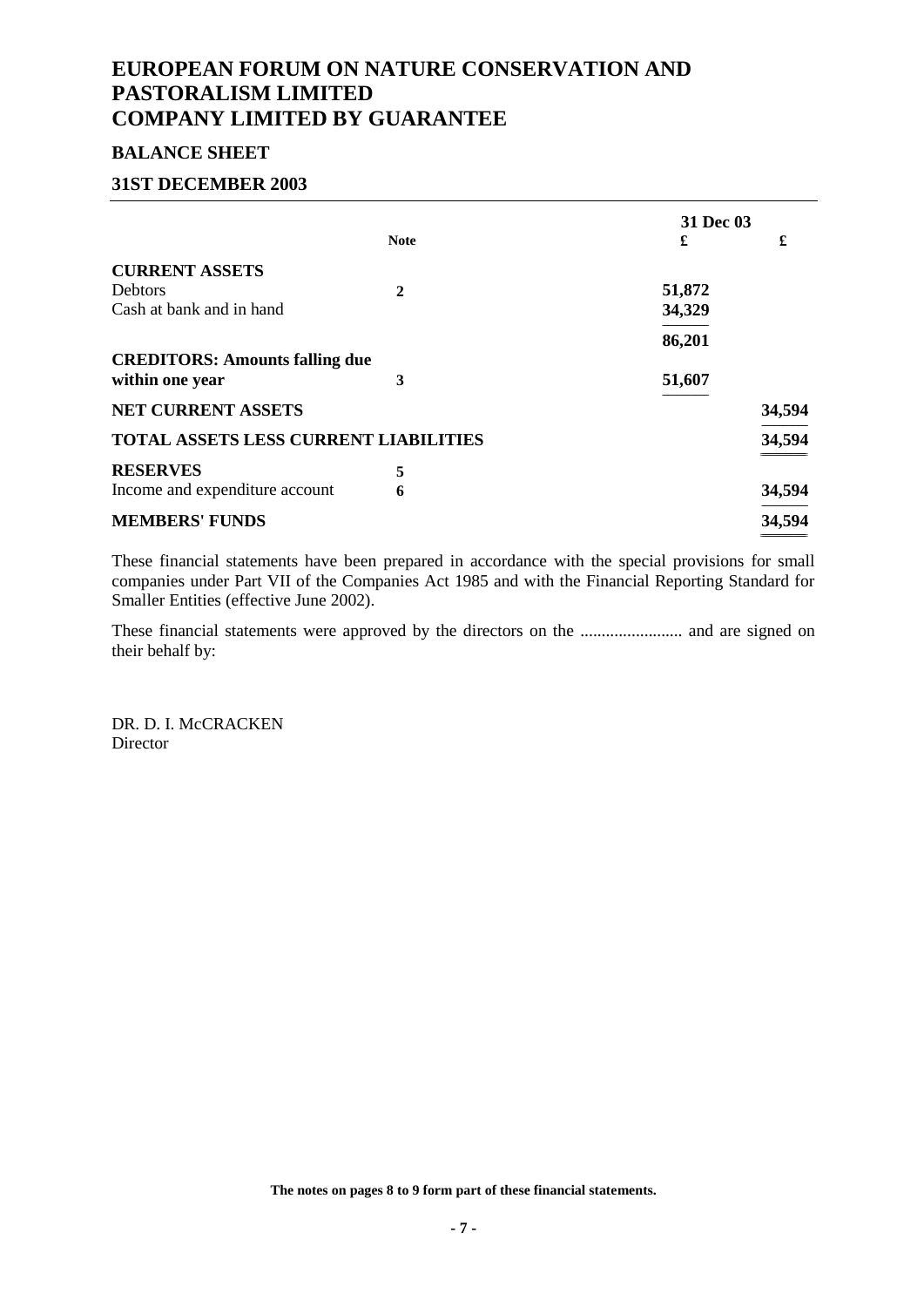### **NOTES TO THE FINANCIAL STATEMENTS**

### **PERIOD FROM 1ST JANUARY 2003 TO 31ST DECEMBER 2003**

#### **1. ACCOUNTING POLICIES**

#### **Basis of accounting**

The financial statements have been prepared under the historical cost convention, and in accordance with the Financial Reporting Standard for Smaller Entities (effective June 2002).

#### **Turnover**

The turnover shown in the income and expenditure account represents amounts invoiced during the period.

#### **Fixed assets**

All fixed assets are initially recorded at cost.

#### **Operating lease agreements**

Rentals applicable to operating leases where substantially all of the benefits and risks of ownership remain with the lessor are charged against income on a straight line basis over the period of the lease.

#### **2. DEBTORS**

|    |                                                       | 31 Dec 03<br>£ |
|----|-------------------------------------------------------|----------------|
|    | Trade debtors                                         | 51,872         |
| 3. | <b>CREDITORS: Amounts falling due within one year</b> |                |
|    |                                                       | 31 Dec 03      |
|    |                                                       | £              |
|    | Bank loans and overdrafts                             | 55             |
|    | Trade creditors                                       | 49,452         |
|    | Other creditors                                       | 2,100          |
|    |                                                       | 51,607         |
|    |                                                       |                |

### **4. RELATED PARTY TRANSACTIONS**

During the year ended 31st December 2003 £16,391 was paid to Dr.E.Bignal for consultancy fees.

#### **5. COMPANY LIMITED BY GUARANTEE**

The company is limited by £1 guarantee given by each of the members.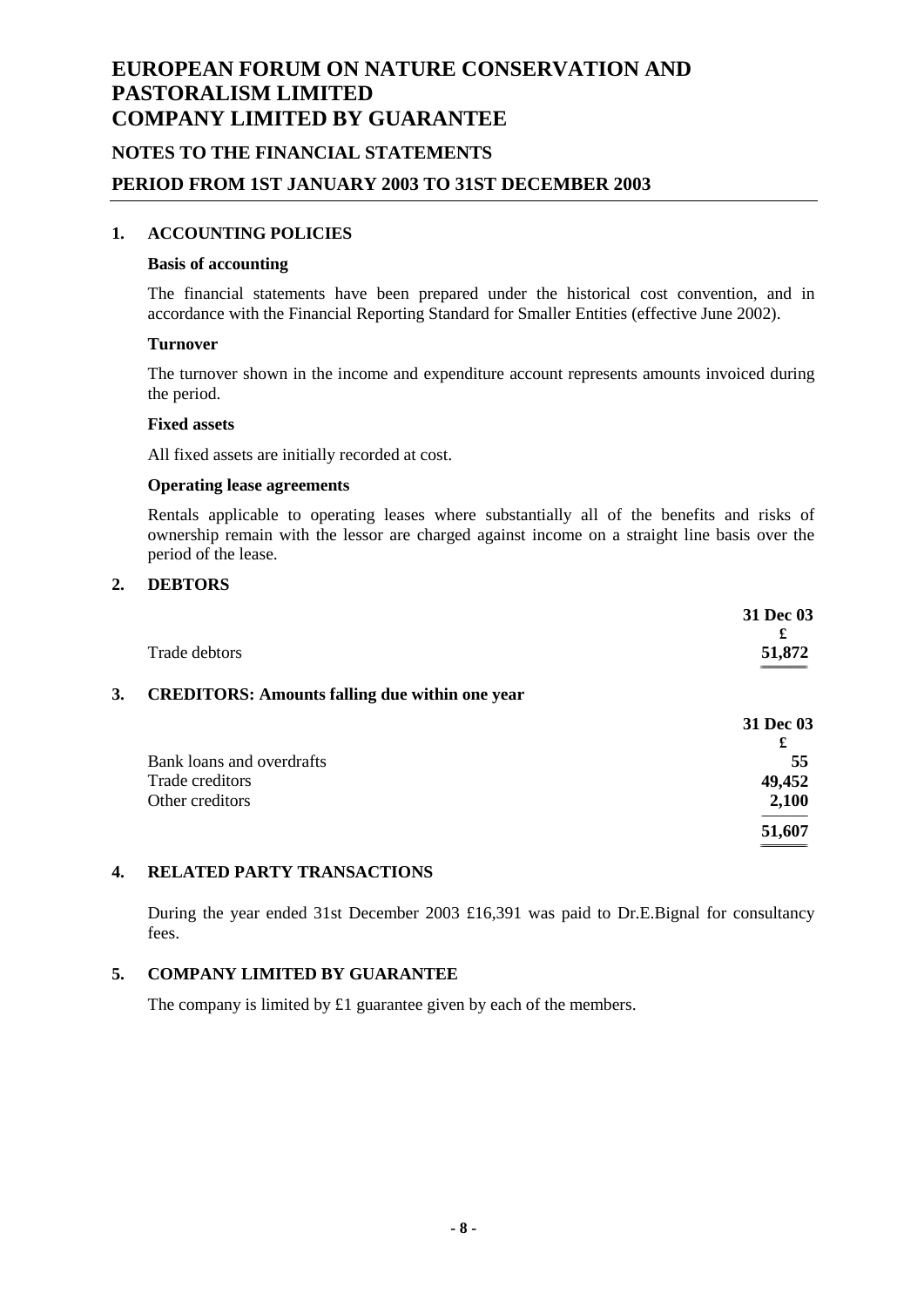## **NOTES TO THE FINANCIAL STATEMENTS**

### **PERIOD FROM 1ST JANUARY 2003 TO 31ST DECEMBER 2003**

### **6. INCOME AND EXPENDITURE ACCOUNT**

|                                                 | 31 Dec 03 |
|-------------------------------------------------|-----------|
|                                                 |           |
| Balance brought forward                         | 46,055    |
| Accumulated deficiency for the financial period | (11,461)  |
| Balance carried forward                         | 34,594    |
|                                                 |           |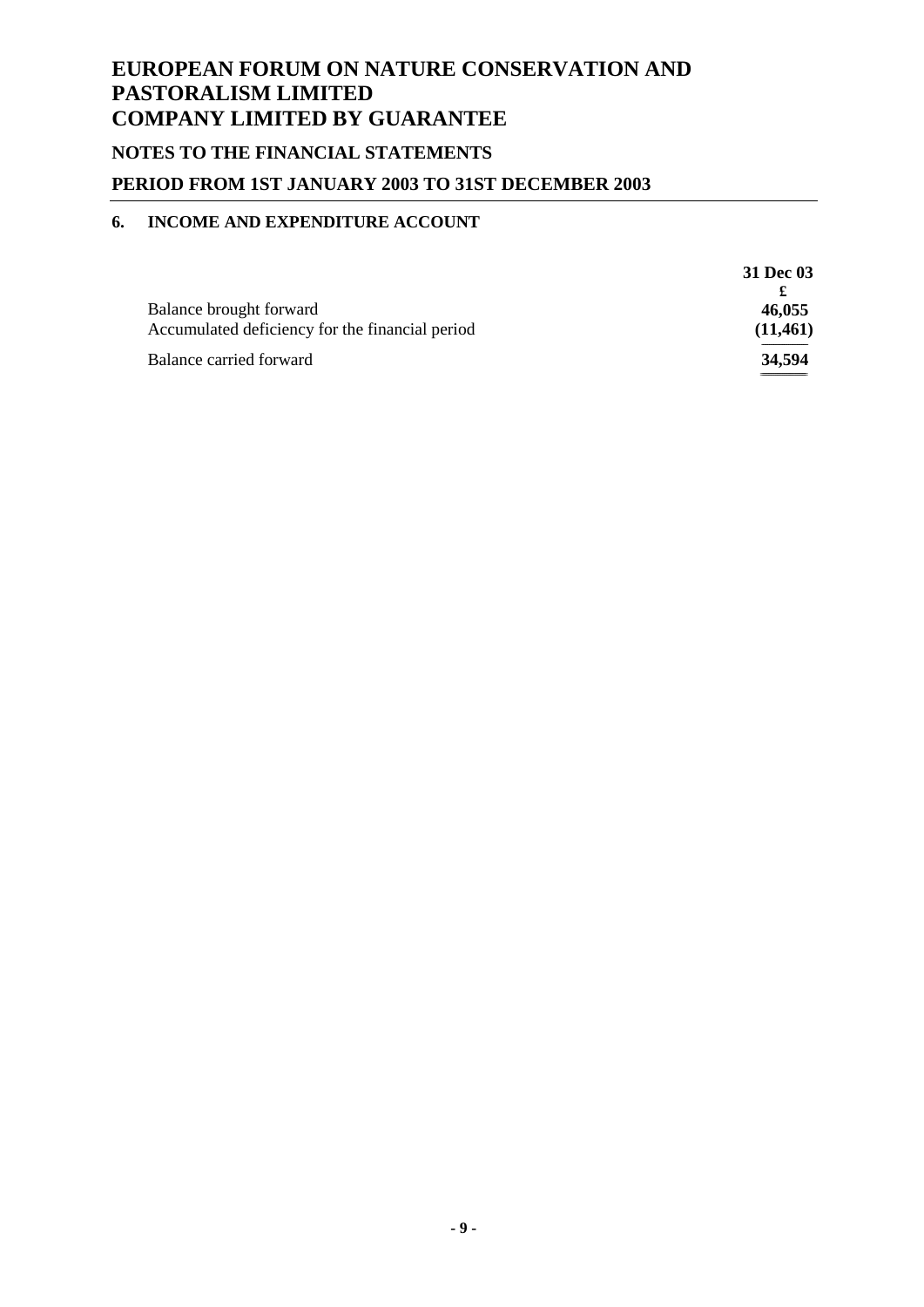## **MANAGEMENT INFORMATION**

**PERIOD FROM 1ST JANUARY 2003 TO 31ST DECEMBER 2003**

**The following page does not form part of the statutory financial statements which are the subject of the independent auditors' report on pages 4 to 5**.